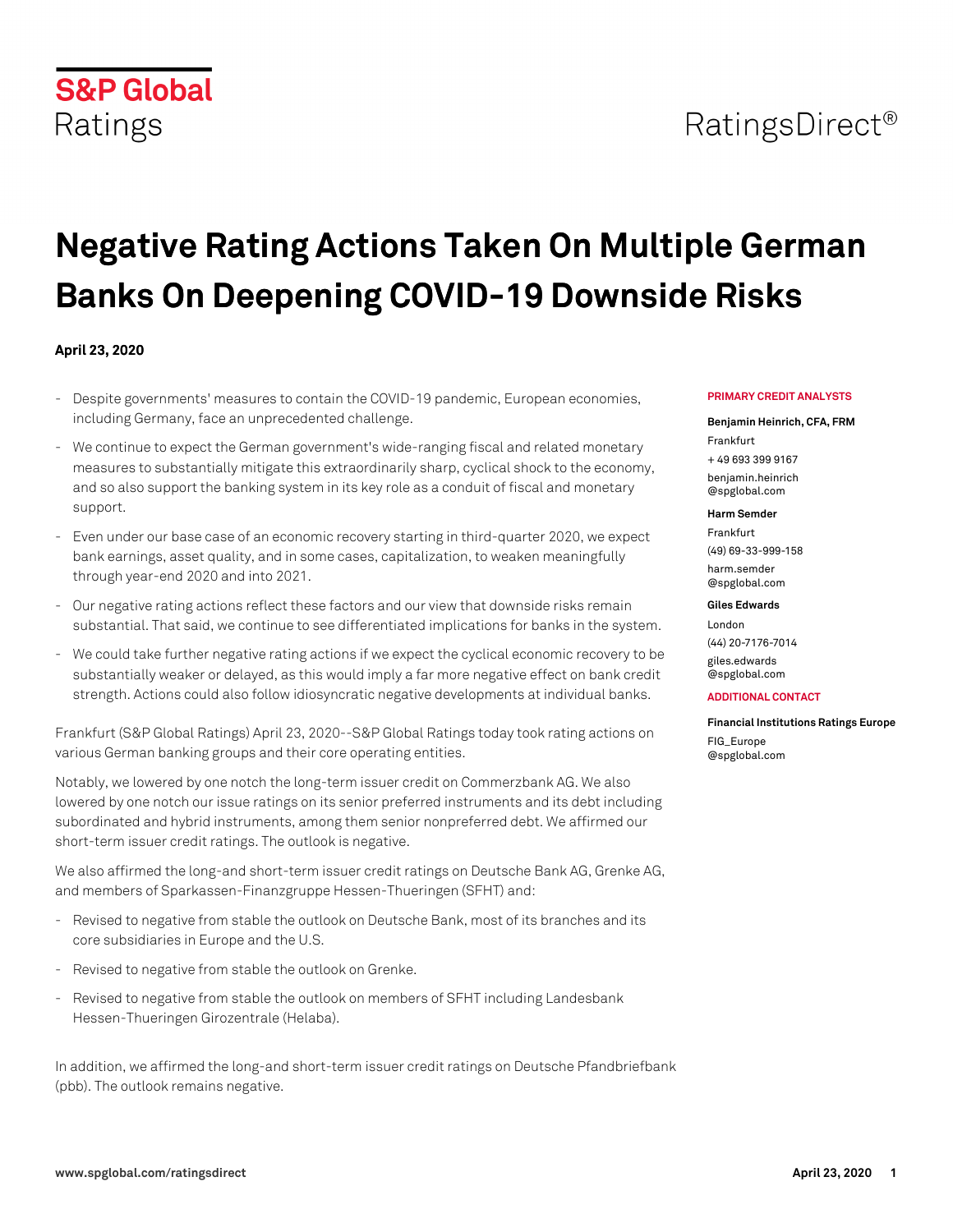For Deutsche Bank, Grenke, Helaba and pbb, we also affirmed all issue ratings on senior preferred instruments and subordinated and hybrid instruments, including senior nonpreferred debt.

We have taken these rating actions because we see increased downside risks to various German banks' credit profiles resulting from the economic and financial market implications of the COVID-19 pandemic. We expect this pandemic to cause a severe recession in Germany and in most European countries in 2020. We expect a recovery in 2021, but anticipate it will not immediately and entirely offset the damage caused to the economy, household wealth, and various corporate sectors. We also note that this crisis comes at a time the German banking sector was already suffering from profitability pressure, notably due to the low-interest-rate environment and heavy cost bases. We already reflect these pressures in our negative trends on economic risk and industry risk for the German Banking Industry Country Risk Assessment, or BICRA. The anchor for a domestically-focused German bank remains 'a-'.

Until the start of March, banks in Germany and across Europe were fully engaged with the same two key themes that have been paramount in recent years--harmonizing balance sheet strength with solid investor returns, and identifying how to refine business and operating models in the face of the looming risks and opportunities of the digital era. For the short term at least, the COVID-19 pandemic has changed (almost) everything. In addition to the human cost, large parts of economic activity in Germany and much of the rest of Europe have ground to a halt. With isolation strategies still very much in force, our economists expect a sharp economic contraction in second-quarter 2020, followed by a rebound starting in the third quarter. However, they are now more cautious on the strength of recovery through year-end 2020 and into 2021, envisaging a 6% GDP contraction in Germany (and 7.3% in the eurozone), with a recovery of 4.3% in 2021 (see "Europe Braces For A Deeper Recession In 2020," published April 20, 2020, on RatingsDirect. Even under this base case, the effects of COVID-19 will be evident long after the crisis subsides.

Authorities have delivered unprecedented policy responses in the form of monetary, fiscal, and regulatory support to their economies. The better-capitalized, better-funded, more-liquid banks that have gradually emerged in Germany since the global financial crisis have played an instrumental role as a conduit of the expansion of low-cost credit to affected households and businesses. However, while we expect banks in Germany and across Europe to remain resilient in the face of this short-term cyclical shock, we expect that it will have a meaningful impact on asset quality, revenue, profitability, liquidity, and, potentially, capitalization. We expect very few of these negative trends to be strongly evident in banks' first-quarter results, but consider that they would become increasingly apparent through 2020 and persist into 2021. Banks' asset quality will be key to this outcome.

We are acutely mindful that this base case remains subject to significant downside risks. Although we see German fiscal measures as substantial and quite rapidly deployed, even under our economic base case the policy responses may not be totally successful in avoiding permanent economic damage later. We note also that a significant component of the fiscal support package comprises additional indebtedness--for the sovereign, some households, and many businesses. At best, the easing of physical isolation will not start for some weeks, is likely to be slow, and could be subject to setbacks. The longer the delay in the recovery of economic activity, the less sustainable this extra debt will be.

Among our rating actions across the German banking sector, we have lowered by one notch the ratings on Commerzbank since we believe it will become increasingly challenging for it to deliver on its essential multiyear restructuring amid the cyclical downturn arising from the COVID-19 pandemic. We have affirmed the ratings on Deutsche Bank, SFHT, pbb, and Grenke as we expect them to demonstrate resilience in the face of this short-term cyclical event. However, the outlook on all five entities remains or was revised to negative to reflect the significant downside risks that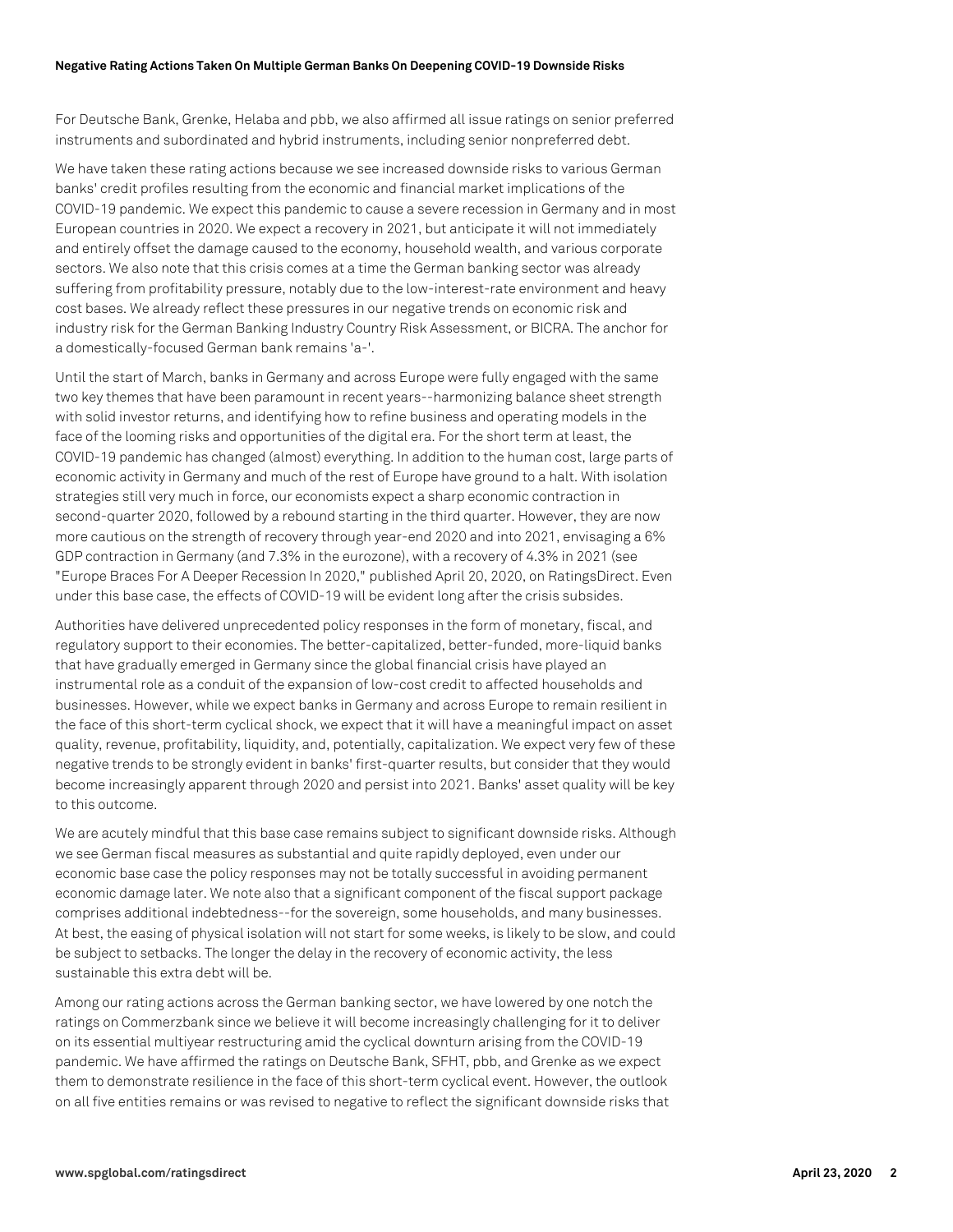#### **Negative Rating Actions Taken On Multiple German Banks On Deepening COVID-19 Downside Risks**

we see, and our expectation that we could lower the ratings if the economic rebound is delayed, fiscal countermeasures prove ineffective or, for some, restructuring initiatives could fall short, questioning their capacity to return to stronger earnings.

These rating actions follow two that we took already in the past month:

- On March 30, 2020, we revised the outlook on Hamburg Commercial Bank AG (BBB/A-2) to negative, since we expect the COVID-19 pandemic could delay its restructuring progress and ultimately challenge its return to sustainable profitability. The successful execution remains a key assumption for the current rating level. See "Hamburg Commercial Bank AG Outlook Revised To Negative On Challenging Macro Environment; 'BBB/A-2' Ratings Affirmed," for more details.
- On March 27, 2020, we affirmed the 'A-/Negative/A-2' ratings on Volkswagen Bank GmbH after the outlook revision to negative on its parent, German automaker Volkswagen AG (BBB+/A-2). This action reflected rapidly declining auto demand globally, and risk of extended production shutdowns associated with COVID-19 pandemic. The action on Volkswagen AG also led to a outlook revision to negative on its core subsidiary Volkswagen Financial Services AG (BBB+/Negative/A-2). See "VW Bank GmbH 'A-/A-2' Ratings Affirmed Following Parent Volkswagen's Outlook Revision To Negative On COVID-19 Effects," and "Automaker Volkswagen Outlook Revised To Negative On Weaker Revenue Prospects Due To COVID-19; Affirmed At 'BBB+/A-2'."

At this stage, our ratings on a number of German banks remain unaffected in light of increasing COVID-19-related downside risks. They comprise:

- Members of the Cooperative Banking Sector Germany, including DZ Bank AG, Deutsche Apotheker- und Aerztebank AG, DZ HYP AG, and DVB Bank SE, as well as DekaBank Deutsche Girozentrale, a core member of the German savings banks sector. We believe that these banks' membership in diversified and stable banking groups could provide higher resilience and robustness against this economic shock.
- UniCredit Bank AG (BBB+/Negative/A-2), since we believe the main risk to the ratings remains the implementation of a single point of entry resolution strategy for UniCredit group. If considered effective, this could mean we are unable to rate the German subsidiary above the 'bbb' group credit profile (see "UniCredit Bank And UniCredit Austria Affirmed At 'BBB+/A-2' On Changes To The Group's Structure; Outlooks Still Negative," published Dec. 12, 2019).

However, the current negative outlook an all entities mentioned above means that their financial profiles are sensitive to overall expanding economic and industry risks for the German banking sector that we have observed since Sept. 2019.

Our ratings on the core or highly strategic German subsidiaries of foreign banks, and Wuestenrot Bausparkasse AG (WBSK; A-/Stable/A-1) remain driven by our view of the creditworthiness of their broader groups. For example, for WBSK we consider that pressure on its financial profile will be mitigated by resilient earnings from W&W group's stronger insurance subgroup.

## **Commerzbank AG**

We believe that the cyclical downturn arising from the COVID-19 pandemic has led to a weakened economic and operating environment for Commerzbank. In our view, this deterioration will make it increasingly challenging for the bank to deliver on its essential multiyear "Commerzbank 5.0" restructuring program. We also see increased risks in its main markets that are likely to affect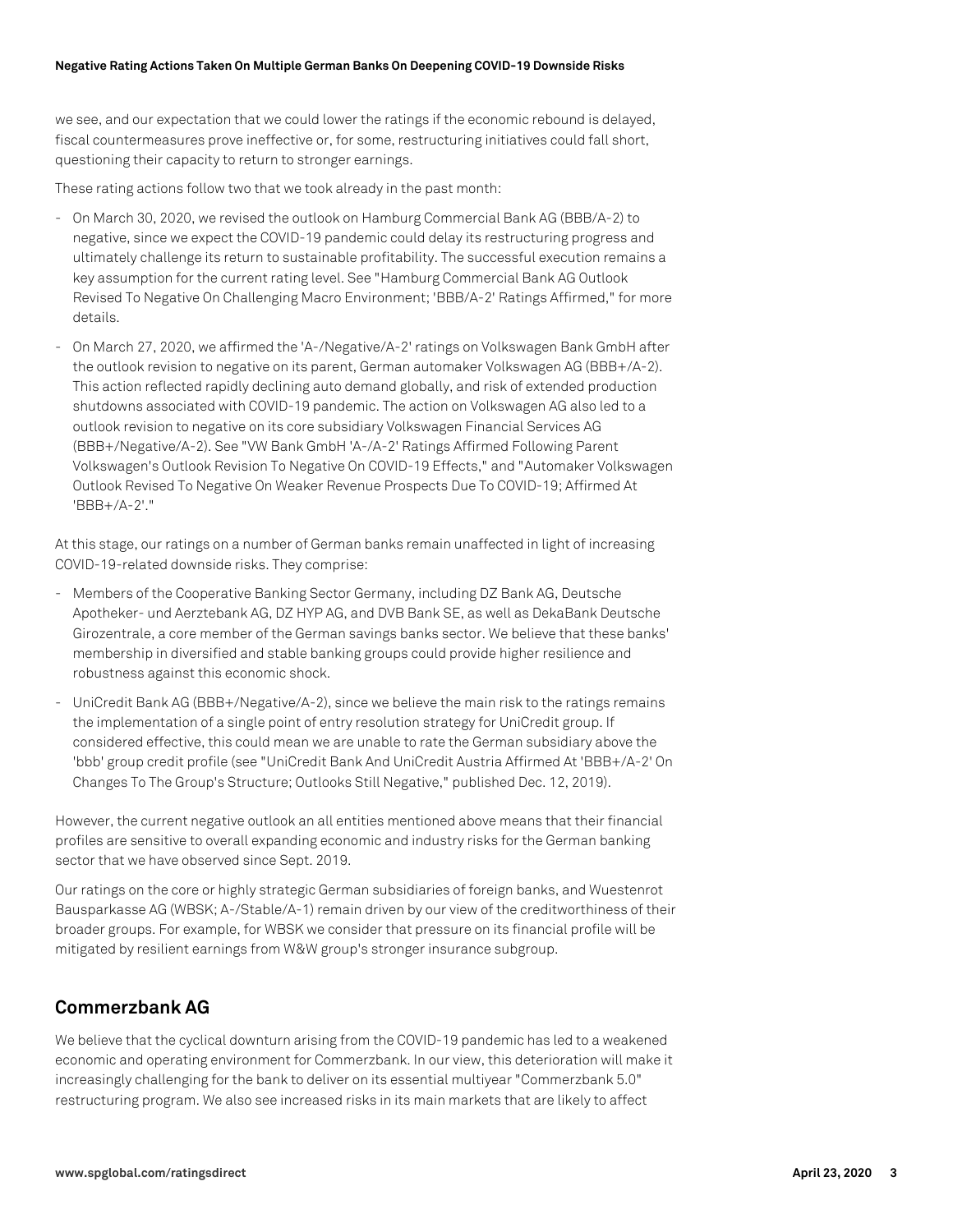revenue and asset quality and moderately weaken capitalization. The negative outlook acknowledges substantial downside risks beyond our already-more negative base case.

We continue to closely monitor management's progress in executing the Commerzbank 5.0 program. The program seeks to improve the efficiency and long-term sustainability of the bank's domestic business model and franchise, and spur digitalization. The extensive nature of the program demonstrates the substantial challenges Commerzbank already faced to sustainably improve its risk-adjusted earnings and capital in the face of strong competition and ultra-low interest rates. We now see the program as more difficult to implement. The intended sale of Commerzbank's Polish subsidiary, mBank, to fund about €1.6 billion of investments in digitalization and restructuring needs has also become more complex, in our view.

## **Deutsche Bank AG**

We believe that the cyclical downturn arising from the COVID-19 pandemic has led to a weakened economic and operating environment for Deutsche Bank. We now expect the bank's earnings, asset quality, and capitalization to be weaker than we previously envisaged through year-end 2020 and into 2021. We have affirmed the ratings on the bank because, even under this revised base case, we consider management's restructuring plan to be fundamentally on track. We believe that management will likely deliver a significantly improved business and operating model, bringing it close to covering its cost of capital by 2022. However, the negative outlook acknowledges substantial downside risks.

Our base case already acknowledges the prospect for significant additional stress on revenues or asset quality that could occur in 2020. A downgrade would therefore reflect more substantive concerns--that the restructuring plan had been fundamentally jeopardized and that a return to stronger earnings was not so much delayed due to the crisis, but rather threatened. This is not our current view. We would reflect these concerns through a revision to the group's 'bbb' stand-alone credit profile.

## **Grenke AG**

The outlook revision reflects our view that Grenke's creditworthiness could be vulnerable to the rapid deterioration of economic conditions that has taken place in recent weeks. The bank is a specialist lender, focusing mainly on small ticket information technology-leasing across many European countries. The COVID-19 pandemic and sudden stop of the global economy have led us to sharply revise our GDP forecasts. We now expect a global recession in 2020, which will materially harm the economies to which Grenke is heavily exposed-–particularly Germany, Italy, and France. Furthermore, despite ample fiscal stimulus, credit losses for banks in these markets will likely start to rise through 2020.

We have affirmed our ratings on Grenke because we think it will enter the anticipated recession with solid profitability compared with peers, superior capitalization, and sound asset quality. Although we anticipate much worsened operating credit conditions in Grenke's main markets, we expect a manageable increase in the bank's cost of risk, nonperforming loan (NPL) levels, and similar risk metrics. We view positively the high granularity and collateralization of Grenke's portfolios, and comparably high risk-adjusted margins that provide a substantial buffer to absorb a rise in credit losses. Accordingly, we continue to anticipate that Grenke will maintain its very strong capitalization--we forecast the bank's S&P Global Ratings risk-adjusted capital (RAC) ratio to remain at 15%-16% over the coming 12 to 24 months.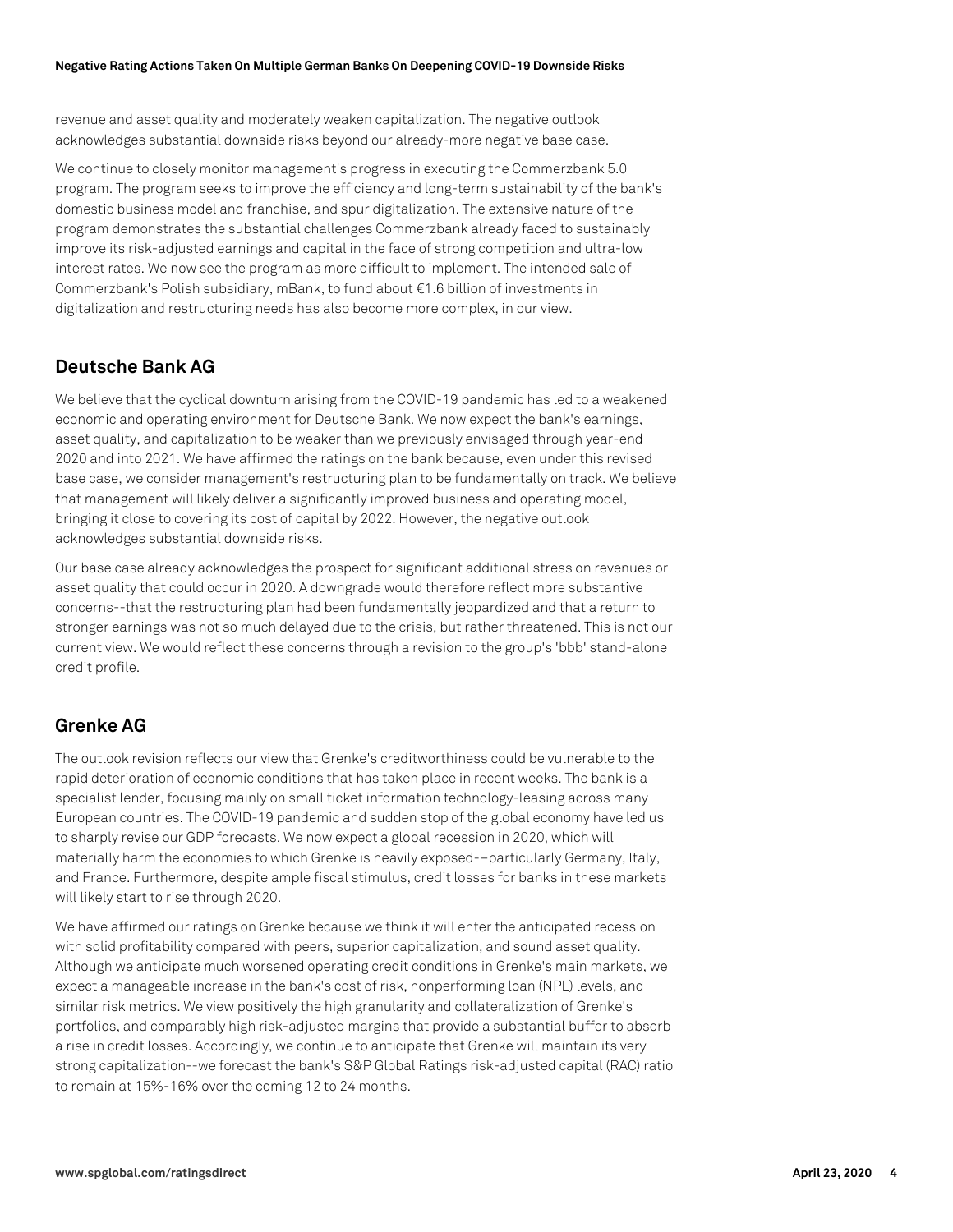## **Sparkassen-Finanzgruppe Hessen-Thueringen (SFHT)**

We believe that SFHT's profitability prospects have deteriorated because we expect the German and eurozone economies to face a recession this year as a result of the COVID-19 pandemic. We also expect that SFHT's scheduled cost-cutting measures could be delayed in light of the pandemic. This implies that the group's efficiency will remain only moderate compared with international peers'. Finally, we see increasing tail risk to our asset-quality projection given Helaba's sizable exposure to more-cyclical and concentrated segments. Although we expect SFHT to remain resilient, we are revising our outlook on its members to negative from stable.

## **Deutsche Pfandbriefbank AG (pbb)**

We have affirmed our 'A-/A-2' ratings on pbb, and the outlook remains negative. Our ratings on pbb already acknowledge its concentrated business model, which is focused on commercial real estate in Europe and the U.S. This sector is sensitive to economic cycles and lenders' loan books tend to exhibit relatively higher single-name concentrations than other banks. Pbb's performance was stable in recent years, although it has faced steady pressure on already-narrow sector margins in the ultra-low-interest-rate environment. It enters this crisis with a clean portfolio (NPL ratio of 0.9% as of year-end 2019) and strong capitalization, demonstrated by an S&P Global Ratings RAC ratio of 11.8% as of year-end 2019. In our view, this provides buffer to absorb a moderate increase in credit losses.

In the context of the global economic downturn, we now project deteriorating asset quality for pbb. However, the magnitude of stress on pbb's credit portfolio, and so its earnings and capitalization, remains subject to material uncertainty. We consider the bank's lending exposure to hotels (€1.3 billion as of year-end 2019) and retail properties (€4.9 billion), notably large shopping centers, particularly at risk.

### **Outlook**

**Downside scenario:** We could downgrade pbb in the next 12-24 months if we revise downward our capital projection, for example, because impairments appeared likely to bring our RAC ratio below the 10% threshold. We could also downgrade the bank if we see industry or economic risks in the German banking sector as having risen, leading to a change in the anchor for pbb--the starting point of our bank ratings. A downgrade would affect all of pbb's rated debt, including its senior preferred debt, senior subordinated debt, and capital instruments.

**Upside scenario:** We could revise the outlook to stable if we considered that both economic and industry trends for the German banking sector had stabilized, and pbb keeps a favorable capital position and asset quality through the downturn. This would also require that we saw reduced downside risks from the COVID-19 pandemic to pbb's financial profile.

## **Related Criteria**

- General Criteria: Hybrid Capital: Methodology And Assumptions, July 1, 2019
- General Criteria: Group Rating Methodology, July 1, 2019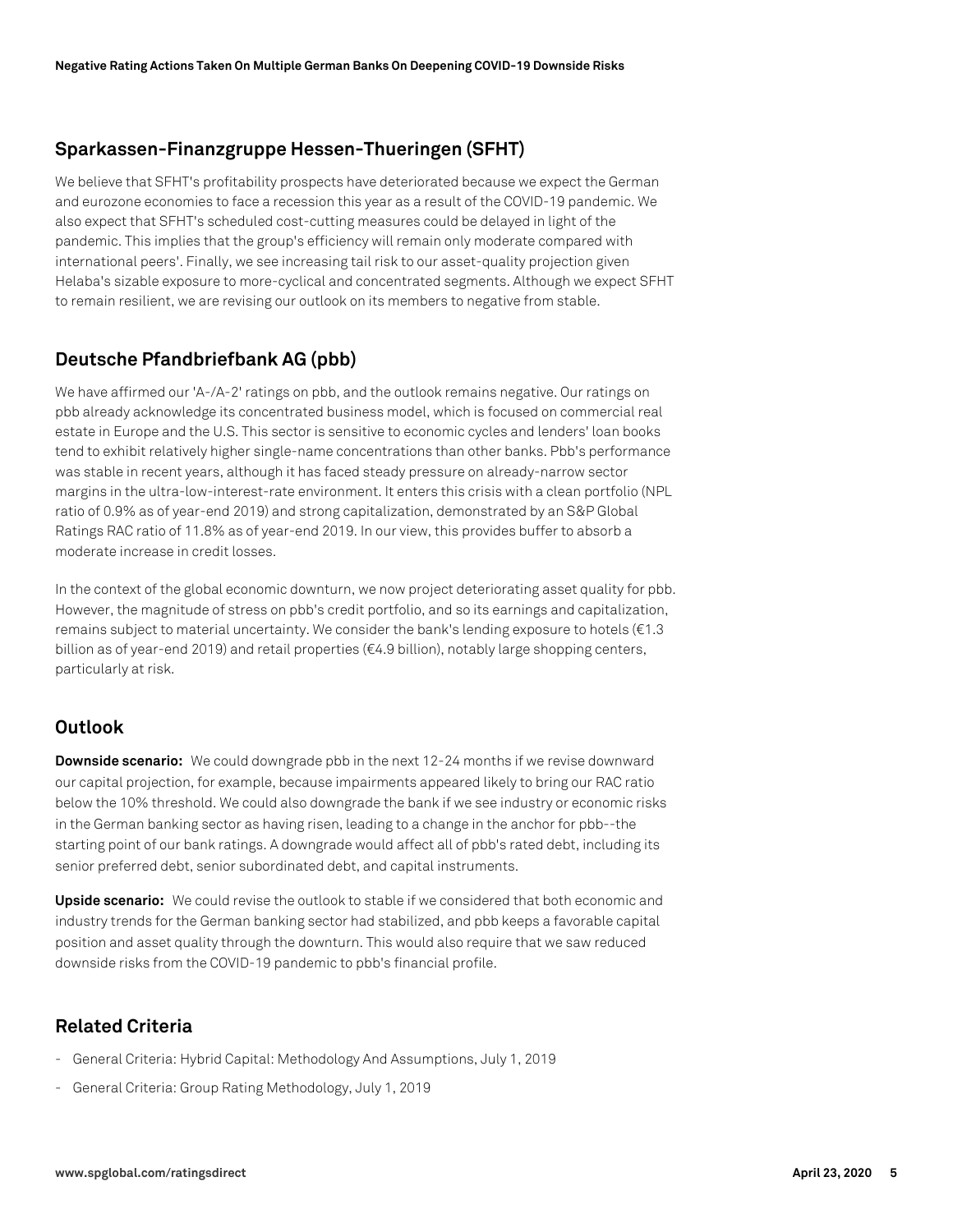#### **Negative Rating Actions Taken On Multiple German Banks On Deepening COVID-19 Downside Risks**

- Criteria | Financial Institutions | General: Methodology For Assigning Financial Institution Resolution Counterparty Ratings, April 19, 2018
- Criteria | Financial Institutions | General: Risk-Adjusted Capital Framework Methodology, July 20, 2017
- General Criteria: Methodology For Linking Long-Term And Short-Term Ratings, April 7, 2017
- General Criteria: Guarantee Criteria, Oct. 21, 2016
- Criteria | Financial Institutions | Banks: Bank Rating Methodology And Assumptions: Additional Loss-Absorbing Capacity, April 27, 2015
- General Criteria: Rating Government-Related Entities: Methodology And Assumptions, March 25, 2015
- General Criteria: Principles For Rating Debt Issues Based On Imputed Promises, Dec. 19, 2014
- Criteria | Financial Institutions | Banks: Assessing Bank Branch Creditworthiness, Oct. 14, 2013
- Criteria | Financial Institutions | Banks: Quantitative Metrics For Rating Banks Globally: Methodology And Assumptions, July 17, 2013
- Criteria | Financial Institutions | Banks: Banking Industry Country Risk Assessment Methodology And Assumptions, Nov. 9, 2011
- Criteria | Financial Institutions | Banks: Banks: Rating Methodology And Assumptions, Nov. 9, 2011
- General Criteria: Use Of CreditWatch And Outlooks, Sept. 14, 2009
- Criteria | Financial Institutions | Banks: Commercial Paper I: Banks, March 23, 2004

#### **Related Research**

- How COVID-19 Is Affecting Bank Ratings, April 22, 2020
- Europe's AT1 Market Faces The COVID-19 Test: Bend, Not Break, April 22, 2020
- Europe Braces For A Deeper Recession In 2020, April 20, 2020
- Economic Research: COVID-19 Deals A Larger, Longer Hit To Global GDP, April 16, 2020
- European Banks' First-Quarter Results: Many COVID-19 Questions, Few Conclusive Answers, April 1, 2020
- COVID-19: The Steepening Cost To The Eurozone And U.K. Economies, March 26, 2020
- COVID-19 Countermeasures May Contain Damage To Europe's Financial Institutions For Now, March 13, 2020
- Hamburg Commercial Bank AG Outlook Revised To Negative On Challenging Macro Environment; 'BBB/A-2' Ratings Affirmed, March 30, 2020
- VW Bank GmbH 'A-/A-2' Ratings Affirmed Following Parent Volkswagen's Outlook Revision To Negative On COVID-19 Effects, March 27, 2020
- Automaker Volkswagen Outlook Revised To Negative On Weaker Revenue Prospects Due To COVID-19; Affirmed At 'BBB+/A-2', March 27, 2020
- UniCredit Bank And UniCredit Austria Affirmed At 'BBB+/A-2' On Changes To The Group's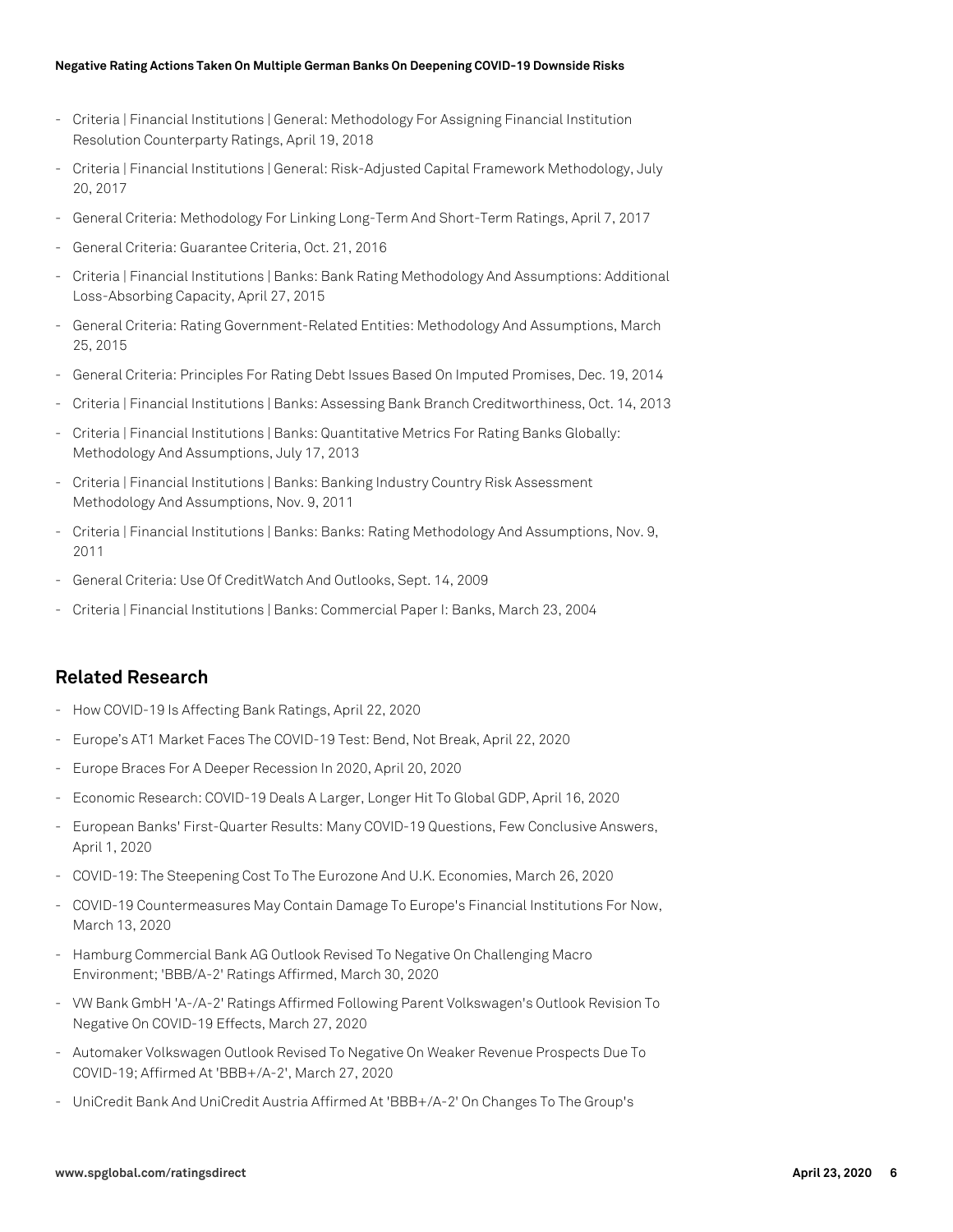#### **Negative Rating Actions Taken On Multiple German Banks On Deepening COVID-19 Downside Risks**

Structure; Outlooks Still Negative, Dec. 12, 2019.

- Banking Industry Country Risk Assessment: Germany, Oct. 1, 2019,
- Outlooks On Various German Banks Revised To Negative On Rising Banking Sector Risks; Ratings Affirmed, Sept. 18, 2019

## **Ratings List**

| Downgraded; Ratings Affirmed                    |                                   |                 |  |
|-------------------------------------------------|-----------------------------------|-----------------|--|
|                                                 | To                                | From            |  |
| <b>Commerzbank AG</b>                           |                                   |                 |  |
| Resolution Counterparty Rating                  | $A-/--/A-2$                       | $A/-- /A-1$     |  |
| <b>Issuer Credit Rating</b>                     | BBB+/Negative/A-2                 | A-/Negative/A-2 |  |
| Senior Unsecured                                | BBB+                              | А-              |  |
| Senior Unsecured                                | BBB+p                             | $A-p$           |  |
| Senior Subordinated                             | BBB-                              | <b>BBB</b>      |  |
| Subordinated                                    | BB+                               | BBB-            |  |
| Preferred Stock                                 | BB-                               | <b>BB</b>       |  |
| HT1 Funding GmbH                                |                                   |                 |  |
| Issuer Credit Rating                            | BBB+/Negative/--                  | A-/Negative/--  |  |
| Junior Subordinated                             | B+                                | BB-             |  |
| <b>Dresdner Funding Trust I</b>                 |                                   |                 |  |
| Junior Subordinated                             | BB-                               | <b>BB</b>       |  |
| <b>Dresdner Funding Trust IV</b>                |                                   |                 |  |
| Subordinated                                    | BB+                               | BBB-            |  |
| *************** Deutsche Bank AG ************** |                                   |                 |  |
| Ratings Affirmed; Outlook Action                |                                   |                 |  |
| <b>Deutsche Bank AG</b>                         |                                   |                 |  |
| Deutsche Bank Trust Corp.                       |                                   |                 |  |
| Deutsche Bank Trust Co. Delaware                |                                   |                 |  |
| Deutsche Bank Trust Co. Americas                |                                   |                 |  |
| Deutsche Bank National Trust Co.                |                                   |                 |  |
| Deutsche Bank Luxembourg S.A.                   |                                   |                 |  |
| Deutsche Bank Securities Inc.                   |                                   |                 |  |
| <b>Issuer Credit Rating</b>                     | BBB+/Negative/A-2 BBB+/Stable/A-2 |                 |  |
|                                                 |                                   |                 |  |
| <b>Ratings Affirmed</b>                         |                                   |                 |  |
| Deutsche Pfandbriefbank AG                      |                                   |                 |  |
| <b>Issuer Credit Rating</b>                     | A-/Negative/A-2                   |                 |  |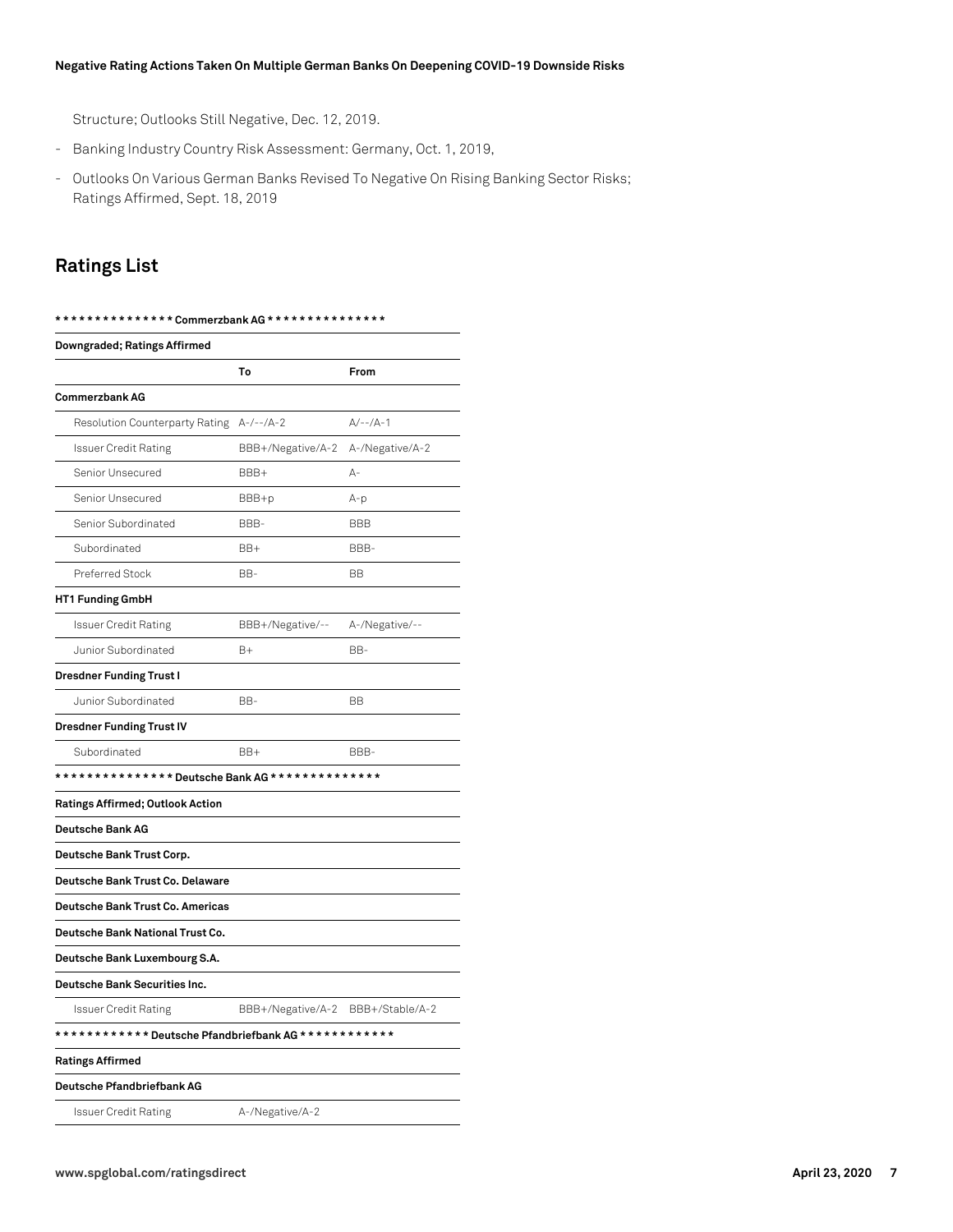**\* \* \* \* \* \* \* \* \* \* \* S-Finanzgruppe Hessen-Thueringen \* \* \* \* \* \* \* \* \* \***

| U                                         |
|-------------------------------------------|
| Ratings Affirmed; Outlook Action          |
| <b>Frankfurter Sparkasse</b>              |
| Wartburg-Sparkasse                        |
| Taunus-Sparkasse                          |
| Staedtische Sparkasse Offenbach am Main   |
| Stadtsparkasse Schwalmstadt               |
| Stadtsparkasse Grebenstein                |
| Stadtsparkasse Borken                     |
| Stadt- und Kreis-Sparkasse Darmstadt      |
| Sparkasse Wetzlar                         |
| Sparkasse Werra-Meissner                  |
| Sparkasse Waldeck-Frankenberg             |
| Sparkasse Unstrut-Hainich                 |
| Sparkasse Starkenburg                     |
| Sparkasse Sonneberg                       |
| Sparkasse Rhoen-Rennsteig                 |
| Sparkasse Odenwaldkreis                   |
| Sparkasse Oberhessen                      |
| Sparkasse Mittelthueringen                |
| Sparkasse Marburg-Biedenkopf              |
| Sparkasse Laubach-Hungen                  |
| Sparkasse Langen-Seligenstadt             |
| Sparkasse Jena-Saale-Holzland             |
| Sparkasse Hanau                           |
| <b>Sparkasse Gruenberg</b>                |
| Sparkasse Giessen                         |
| Sparkasse Gera-Greiz                      |
| Sparkasse Fulda                           |
| <b>Sparkasse Dillenburg</b>               |
| <b>Sparkasse Dieburg</b>                  |
| Sparkasse Bensheim                        |
| Sparkasse Battenberg                      |
| Sparkasse Bad Hersfeld-Rotenburg          |
| Sparkasse Arnstadt-Ilmenau                |
| Sparkasse Altenburger Land                |
| Nassauische Sparkasse                     |
| Landesbank Hessen-Thueringen Girozentrale |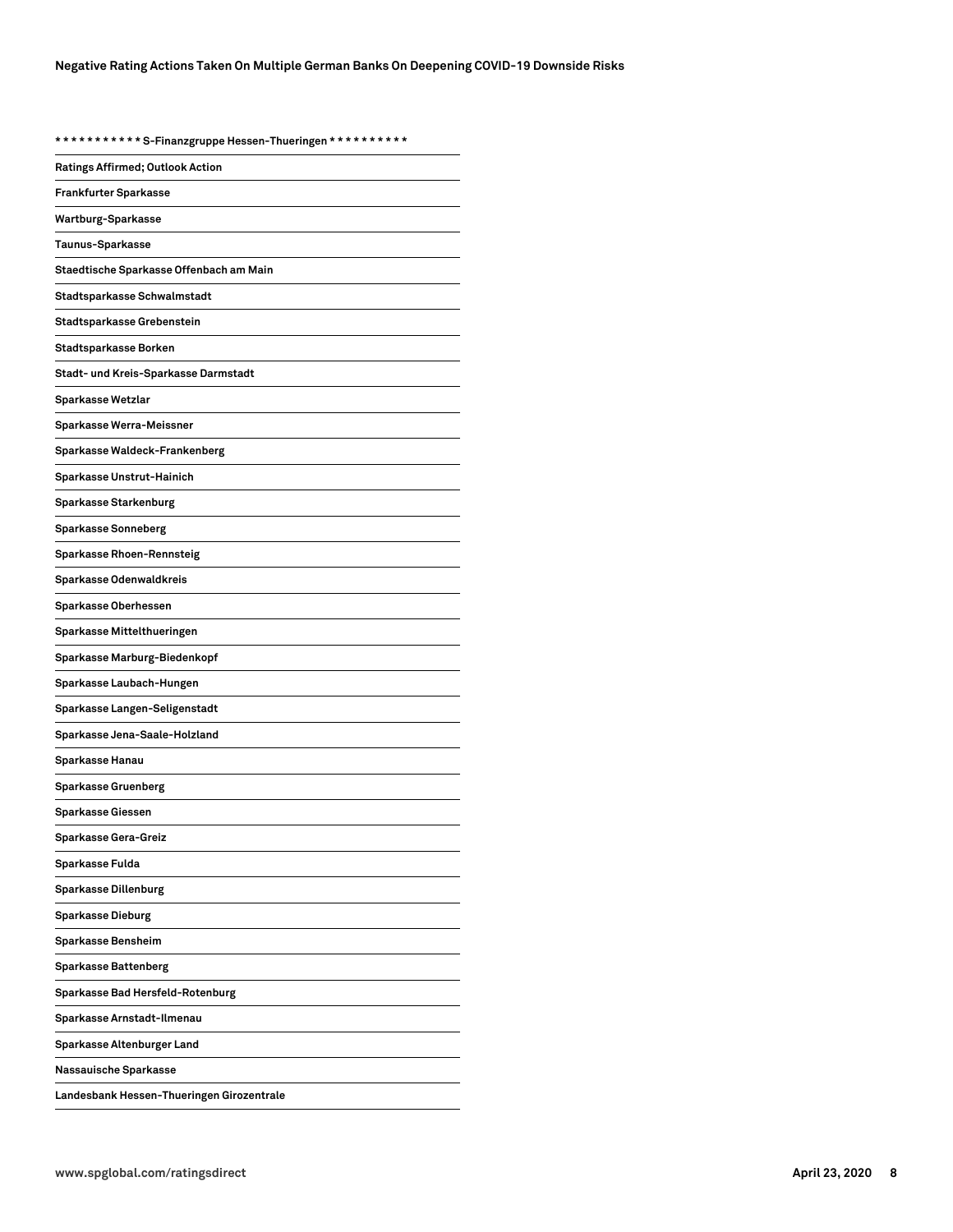| Kyffhaeusersparkasse                    |                   |                 |
|-----------------------------------------|-------------------|-----------------|
| Kreissparkasse Weilburg                 |                   |                 |
| Kreissparkasse Schwalm-Eder             |                   |                 |
| Kreissparkasse Schluechtern             |                   |                 |
| Kreissparkasse Saalfeld-Rudolstadt      |                   |                 |
| Kreissparkasse Saale-Orla               |                   |                 |
| Kreissparkasse Nordhausen               |                   |                 |
| Kreissparkasse Limburg                  |                   |                 |
| Kreissparkasse Hildburghausen           |                   |                 |
| Kreissparkasse Gross-Gerau              |                   |                 |
| Kreissparkasse Gotha                    |                   |                 |
| Kreissparkasse Gelnhausen               |                   |                 |
| Kreissparkasse Eichsfeld                |                   |                 |
| Kasseler Sparkasse                      |                   |                 |
| <b>Issuer Credit Rating</b>             | A/Negative/A-1    | A/Stable/A-1    |
|                                         |                   |                 |
| <b>Ratings Affirmed; Outlook Action</b> |                   |                 |
| <b>Grenke AG</b>                        |                   |                 |
| Issuer Credit Rating                    | BBB+/Negative/A-2 | BBB+/Stable/A-2 |
|                                         |                   |                 |

Certain terms used in this report, particularly certain adjectives used to express our view on rating relevant factors, have specific meanings ascribed to them in our criteria, and should therefore be read in conjunction with such criteria. Please see Ratings Criteria at www.standardandpoors.com for further information. A description of each of S&P Global Ratings' rating categories is contained in "S&P Global Ratings Definitions" at https://www.standardandpoors.com/en\_US/web/guest/article/-/view/sourceId/504352 Complete ratings information is available to subscribers of RatingsDirect at www.capitaliq.com. All ratings affected by this rating action can be found on S&P Global Ratings' public website at www.standardandpoors.com. Use the Ratings search box located in the left column. Alternatively, call one of the following S&P Global Ratings numbers: Client Support Europe (44) 20-7176-7176; London Press Office (44) 20-7176-3605; Paris (33) 1-4420-6708; Frankfurt (49) 69-33-999-225; Stockholm (46) 8-440-5914; or Moscow 7 (495) 783-4009.